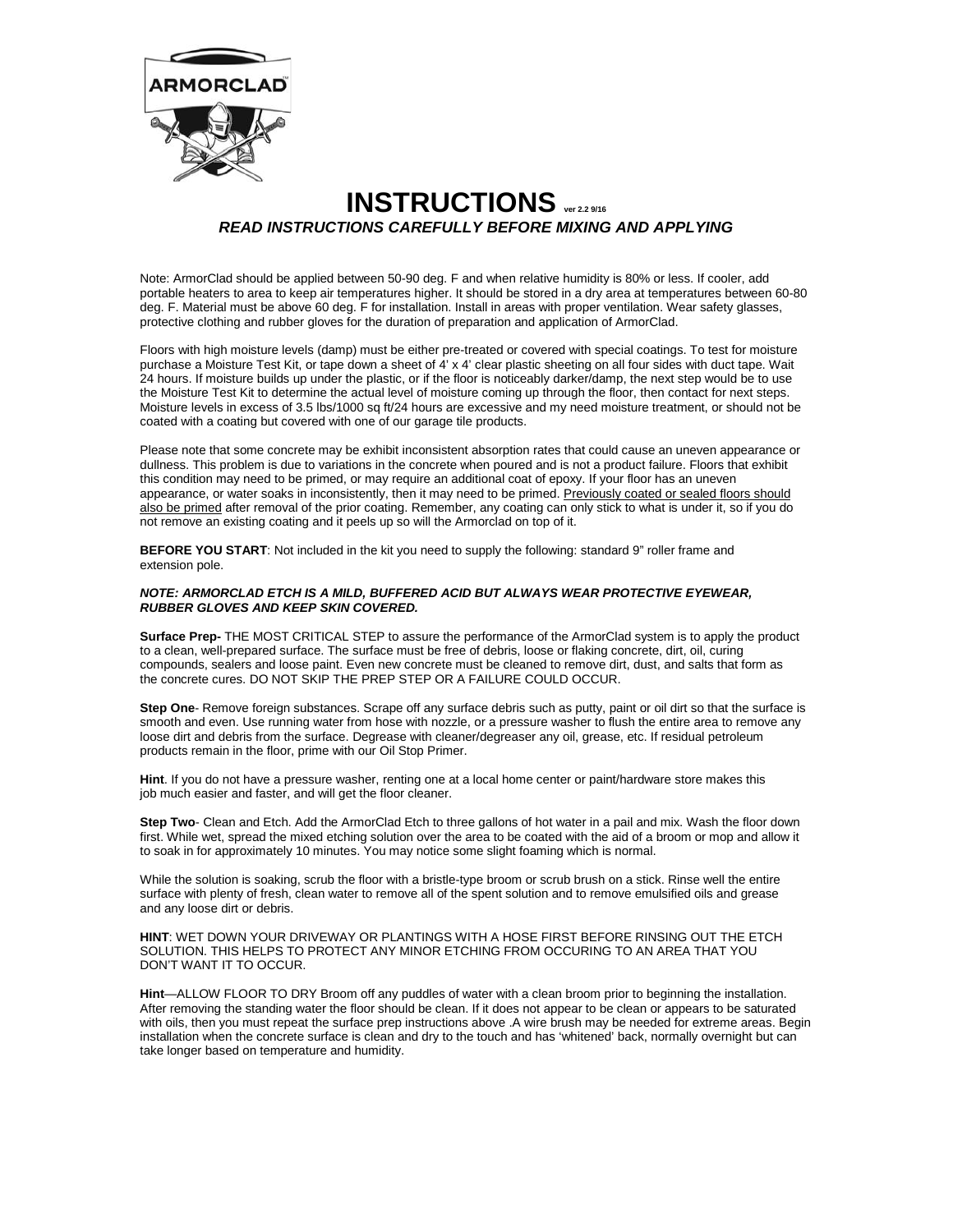**ALTERNATE**: You can also prep your floor by using a 'diamond floor grinder' or sanders which are available at local tool rental stores. This method also works very well to remove existing paints, coatings or sealer. Make sure that you vacuum any grinded areas well as grinding and sanding creates a lot of dust.

**Step Three**- Mask off with standard masking tape any areas that you don't want to coat such as perimeter edges and the area extending beyond where the garage door comes down (Armorclad is not designed for continuous outdoor exposure).

## **OLDER, STAINED, FIBER REINFORCED OR HIGHLY POLISHED CONCRETE**

Concrete that has been in service for extended periods of time, particularly garage floors, becomes polished from the repeated traffic in the common areas. Also, impurities and chemicals from tires become trapped in the porous surface. The use of tire shine products like 'Armorall' also resist all coatings. These conditions may require additional treatment to create a strong bond for ArmorClad.

**Step One**- Before cleaning and degreasing as noted in the instructions, these areas should be sanded and brushed to remove the impurities and to create a rougher surface on which to apply the ArmorClad. This sanding can be done with an electric sander/buffer with a medium abrasive pad or it can be accomplished by hand sanding the areas with medium grit sandpaper. You can also re-etch these areas with muriatic acid at a higher concentration to achieve desired results.

**Hint**-When sanding by hand, use a drywall sanding pad and extension pole to simplify the process.

**Step Two**-After sanding and brushing with a wire brush, rinse the areas involved to remove all dust and foreign materials and then proceed with cleaning and degreasing above. See FAQ's for more info.

**NOTE**: Test all stained, polished or sealed areas by dribbling water droplets on those areas. If it still beads up, then repeat as necessary until water beading stops.

Occasionally when concrete is poured fiberglass fibers are added for strength. These fibers are often hard to see unless you check carefully in advance. If you coat over these fibers without pre-treatment a 'hair gel' effect will occur making the surface rather rough. These fibers can be treated by priming with Armorclad Epoxy Primer and then once dry sanding the fibers down smooth, and then applying the Armorclad per our regular instructions.

#### **FLOOR REPAIRS**

No liquid coating will 'fix' a floor so any cracks, divots, spalling, roughness, leveling or other repairs must be done prior to applying the coating. For more information contact our office and request the Surface Prep Memo and/or Corroded Floor Bulletin. We offer a variety of floor repair products including Crack Repair Epoxy Putty and Epoxy Mortars. Do not use silicone type products for repairs.

#### **PRIMING**

Priming of your floor will generally always give a better, thicker, and more uniform result. While not required in most instances the wide variations of surface types, concrete mixes, concrete age/damage can affect the color and sheen and appearance of your project. Some surfaces if not primed may/can absorb epoxy inconsistently causing the epoxy to soak in at different rates, causing differences in sheen and appearance. Priming with the Armorclad Primer greatly reduces the possibility that these problems could occur. Priming is strongly recommended or required for highly pigmented or light colors such as beige, white, red, yellow, and off white. If you are in doubt, there is no downside to priming other than the cost of the material ,but since primer is much less expensive than epoxy it can end up saving money by not requiring an additional coat of epoxy which may be required under certain conditions.

### *Floors that have been grinded, shot blasted, or were previously coated should always be primed with Armorclad Primer, please contact us for info, priming or technical assistance.*

If you purchased the optional primer you would apply this as the first step. The primer comes packaged as a 4:1 mix ratio with dark blue labels that say Armorpoxy II Low Voc Primer.

Mix the primer in a bucket by combining all of the large Part A with the Small Part B (4:1 mix ratio). Mix thoroughly with the included mixer attached to a drill for 4 minutes, making sure that there is no unmixed material remaining in the container. Pour onto the floor in beads and roll out a nice even thin coat. It is normal to have some un-evenness or blotchiness for this step once applied which will be corrected once the epoxy is used. Allow the primer to cure overnight. The primer should feel completely dry the following day before going on to the next step. No other prep such as sanding or cleaning is needed to apply the epoxy layer.

# **ARMORCLAD EPOXY MIXING**

ArmorClad is a two component 100% solids-type epoxy resin. It requires the thorough mixing of the Part 'A' and Part 'B" components for the material to properly harden. Mixing can be done by attaching the metal mixer provided in the kit to a hand held drill and mixing on medium speed for 3 minutes. Please note that very occasionally epoxy resin ingredients we purchase can 'crystallize' or thicken during cold weather transport to us resulting in a thick cap on the part A portion after we formulate and package. In the unlikely event that this has occurred do not mix and contact us for a replacement.

**REQUIRED**: *If you purchased more than 1 kit (for example a Master kit and an Add On Kit) you MUST mix the A portions together FIRST to assure color even-ness. The reason for this is the special 100% solids epoxy formulations cannot hold color tolerances between batches like interior latex-type paints so if you don't do this, color variations could occur and this*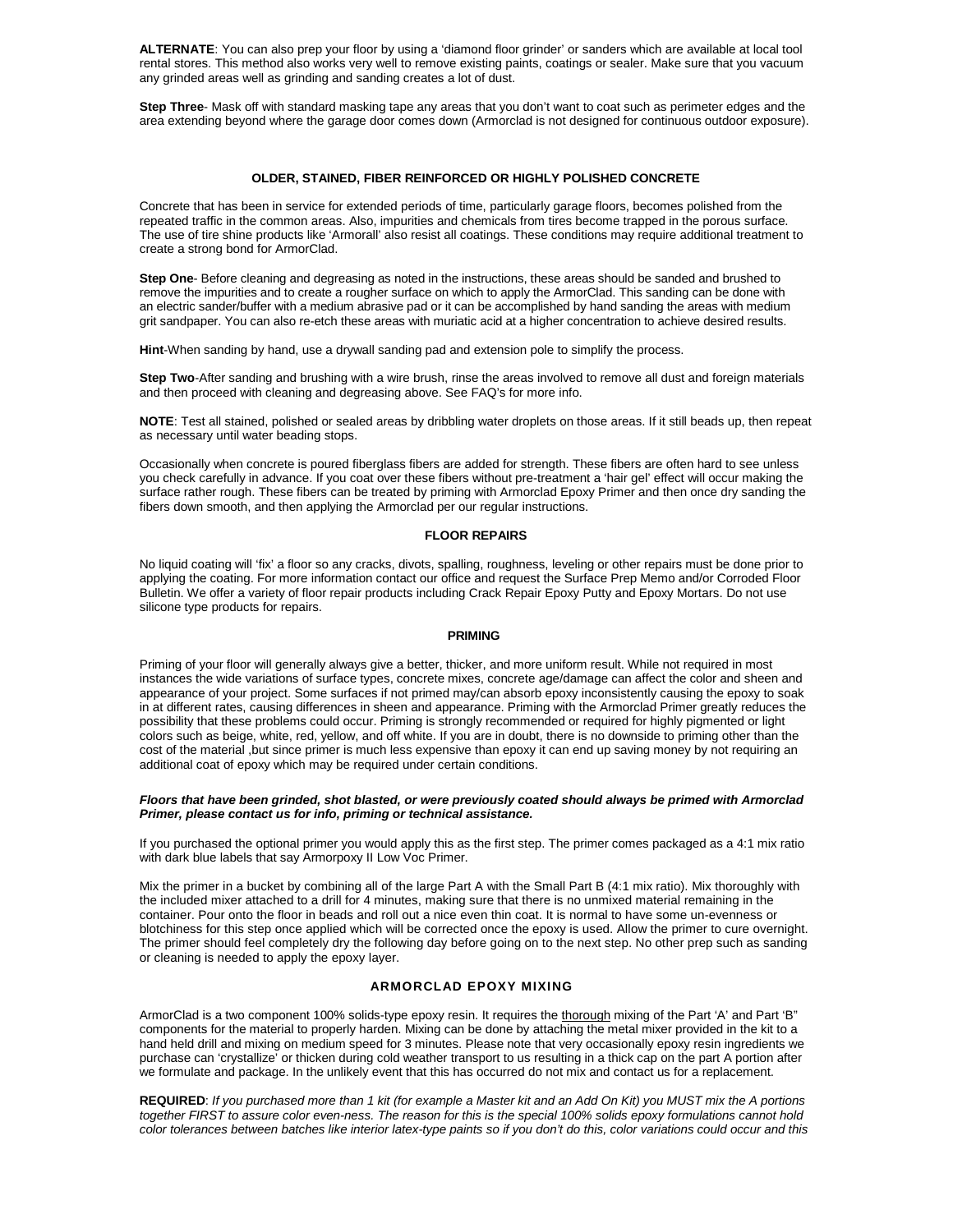*is not covered under our warranty. It is ok to expose the A to the air, as hardening does not occur until the part B hardener is added. Keep lid on any unused Part A prior to mixing.*

**HINT:** If you desire to 'cut in' corners or paint along walls and such before doing your floor, you can mix up smaller quantities of the ArmorClad by simply pouring out what you want into a smaller container and holding the 2:1 mix ratio (2 parts of A with 1 part of B).

**HINT:** If possible, if you are applying during the warmer months, keep the Armorclad inside in a cool environment the night before.

**Step One**-Open the part A & B cans and stir each individually.

**IF YOU PURCHASED A MASTER KIT WE DO NOT RECOMMEND MIXING ALL OF THE 2 GALLONS OF THE PART A & 1 GALLON OF PART B TOGETHER AT THE SAME TIME SINCE WHEN THIS MUCH IS MIXED TOGETHER IT STARTS AN EXOTHERMIC (HEATING) REACTION WHICH IF TOO MUCH IS MIXED TOGETHER AT A TIME CAN CAUSE PRE-HARDENING IN THE BUCKET BEFORE COMPLETE APPLICATION. GENERALLY MIXING HALF OF THE PART A AND HALF OF THE PART B IS RECOMMENDED AT THE MAXIMUM. REMEMBER YOU CAN ALWAYS MIX LESS, BUT SHOULD NOT MIX MORE THAN 1.5 GALLONS AT A TIME (1 GALLON A AND 1/2 GALLON B) OF COURSE ALWAYS HOLD THE 2:1 MIX RATIO FOR ANY QUANTITIES MIXED.**

**After the components are measured and mixed together you have approximately 20 MINUTES of working time to apply at 70 deg F. HIGHER TEMPERATURES WILL SHORTEN WORKING TIME. Work diligently and quickly to avoid premature hardening and product failure**. **Premature hardening is not covered under warranty. DO NOT MIX IN DIRECT SUNLIGHT, and keep mixture out of sunlight. You can mix as much or as little of the material as you like, as long as you hold the mix ratio (2:1) constant. HIGHER AMBIENT TEMPERATURES CAN CAUSE HARDENING PREMATURELY. GETTING THE MATERIAL ONTO THE COOLER FLOOR ONCE MIXED WILL ALSO HELP SLOW DOWN CURING AND EXTEND WORKING TIMES.**

**NOTE: ARMORCLAD IS A 100% SOLIDS RESIN AND IS A 'THICK' COATING. IF YOU FIND THAT IT IS TOO THICK TO APPLY DUE TO TEMPERATURE OR OTHER CONDITIONS, YOU CAN THIN IT A BIT BY ADDING UP TO 1/2 CUP OF XYLENE (ALSO KNOW AS XYLOL) TO EACH GALLON. THINNING WILL ENHANCE WORKABILITY AND WORKING TIME. DO NOT OVER-THIN.**

**HINT:** YOU MUST MIX THOROUGHLY. MAKE SURE TO MOVE THE METAL MIXER ATTACHED TO A DRILL UP & DOWN THROUGHOUT THE MIXTURE. MAKE SURE TO MIX ALONG THE SIDES AND BOTTOM. AFTER COMPLETING MECHANICAL MIXING, USE MIXING STICKS TO ASSURE NO RESIDUAL UN-MIXED PRODUCT REMAINS ON SIDES OR BOTTOM. UNMIXED MATERIAL WILL NOT HARDEN AND COULD RESULT IN REPAIRS AFTER APPLICATION.

**Step Two**- Pour 2 parts from Part A and 1 part of part B into a larger container that can hold at least the total you are mixing. We STRONGLY recommend mixing up no more than 1/2 of the contents of each A and B bucket, and then applying to the floor, and then repeating to avoid pre-hardening and having to rush through the project. Note, our packaging always is pre-measured at the proper mix ratio, but you may not want to mix up all of the Armorclad epoxy at a time. Mix the two components together for 2-3 minutes but not any longer. Move the mechanical mixer up and down through the contents while spinning so that you get ALL of the material mixed, not just the material at the bottom of the pail. NOTE: When mixing the A and B together you will notice 'veins' appear. These veins should be 100% gone which is another indication of complete mixing. Be sure to scrape the sides and bottom of the containers to assure that all the material is properly mixed. Improperly mixed resins will not harden properly or show color variations when applied. DO NOT MIX AT HIGH SPEEDS AS THIS CAN CAUSE AIR BUBBLES. IMPROPER MIXING MAY CAUSE THE PRODUCT TO NOT HARDEN PROPERLY, SO MAKE SURE THE PRODUCT IS PROPERLY MIXED. IF IN DOUBT, MIX A LITTLE LONGER. ALL ARMORCLAD PRODUCTS ARE TESTED PRIOR TO SHIPPING FOR HARDENING. IMPROPER HARDENING IS NOT COVERED UNDER THE WARRANTY AS THE ONLY THING THAT CAN CAUSE THIS IS IMPROPER MIXING OR VERY HIGH MOISTURE LEVELS IN YOUR FLOOR.

# **APPLICATION OPTION ONE-SINGLE COLOR**

ArmorClad may be installed as a solid color or with the decorative flakes to provide an attractive, terrazzo-like finish. The clear coat provides significant additional durability and shine.

**Option One, Solid Color Application**-Appropriate tools to reduce effort and help produce a professional finish. A small, disposable paintbrush should be used to coat edges, corners and any hard to reach areas. Larger areas should be coated using supplied squeegee and/or a 1/4" non-shedding roller cover on a heavy duty 9" roller frame along with a sturdy extension pole. If you use the squeegee, then you must 'backroll' with the roller to smooth out any squeegee lines. Pour the ArmorClad epoxy onto the floor in a left-to-right pattern in a 'bead', then roll or squeegee out. Applying to the floor onto the cool concrete slows down the curing process and allows longer working time. DO NOT LEAVE IN BUCKET FOR EXTENDED PERIODS. DO NOT USE A ROLLER PAN. APPLY DIRECTLY TO FLOOR AS FLOOR IS ALWAYS COOLER THAN THE AIR AND WILL EXTEND WORKING TIMES AND MAKE THE PROJECT EASIER.

Hard to reach areas should be coated first using the small paintbrush. Before mixing the entire contents of the cans together, you may wish to mix small quantities of A & B in a coffee-type can and use a brush for corners, edges, etc. Larger areas should be done with the roller or squeegee, whichever you find easier to use. HINT: THE SQUEEGEE IS HELPFUL FOR EDGES AND FOR SPREADING OUT THE EPOXY, BUT A ROLLER SHOULD BE USED TO MAKE IT EVEN AND SMOOTH OUT THE EPOXY, SINCE NO FLOOR IS PERFECTLY LEVEL. Apply ArmorClad evenly and consistently to the entire area being coated. Be careful to cover all areas and do not leave light streaks or heavy areas.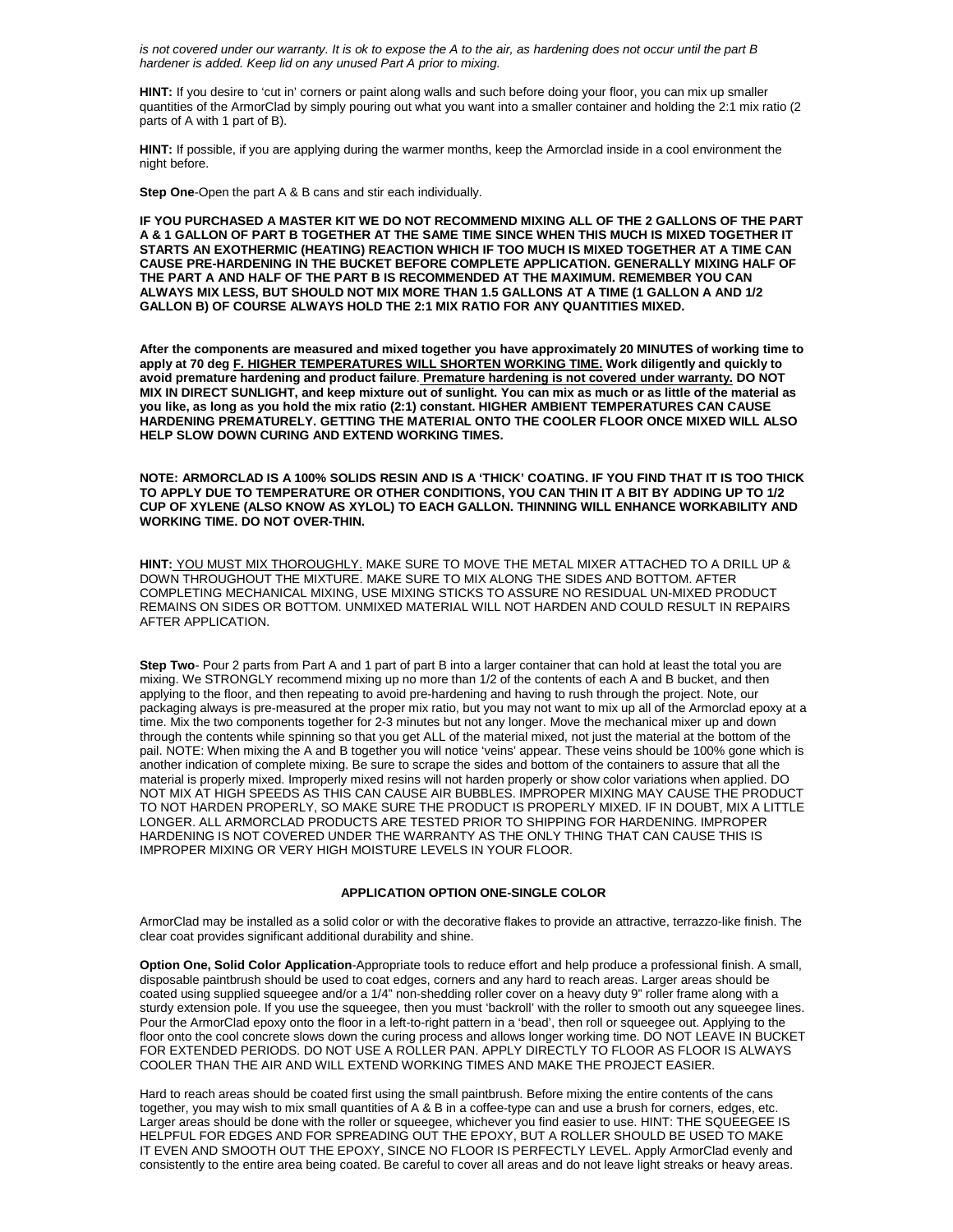Apply smoothly and evenly. Upon completion the surface should look uniform in color without streaks or heavy accumulations.

## **APPLICATION OPTION TWO: DECORATIVE FLECKS**

**Option Two**- Fleck application. When installing fleck chips, the mixed ArmorClad epoxy is applied I the same fashion for the solid color application, however, it is done in segments noted below.

Apply the ArmorClad solid color evenly with complete coverage to an area that you can easily reach across to disperse the deco chips, usually a width of about 2-3 feet. Remember, you can't walk on wet epoxy unless you have purchased our spiked 'epoxy walking shoes'.

**Immediately** after applying the epoxy to the segment, apply the deco chips by carefully sprinkling them from a height of approximately three feet and allowing them to randomly 'rain down' onto the wet surface. Do not 'throw' them down, it is better to throw them up and let them 'rain down'. Be careful to not over-apply the amount of chips in any one area. The chips should be applied so that the surface is uniform in the amount and random in color. Leave a wet edge of the ArmorClad where you can start coating your next area with disturbing the chips you already applied. Note: Don't worry if some of the chips get onto the unpainted part, or if you don't leave an overlap edge for the next section, you can just paint over any stray chips and they will become entrained in the epoxy. Continue this process until the area is completed with a uniform appearance. Make sure to note how many chips you have for the project and apportion them properly so you don't run short at the end of the project.

**Hint-**You can practice applying the chips by sprinkling some over a clean, dry area and then sweeping up for re-use.

Let dry for 12 to 24 hours, then sweep or vacuum up any loose flecks, or flecks that may have fallen onto each other.

# **CLEAR COAT APPLICATION**

The clear standard included protective topcoat (Ultraglaze) is applied after the ArmorClad is fully dry enough to walk on (normally overnight, but can be sooner depending on temp or humidity conditions). Open can, mix well and apply. For enhanced safety, we recommend using the included anti-slip aggregate should be added to the clear coat to reduce the risk of slipping on finished floors that may be exposed to wet or oily/greasy conditions. Use 1 package per gallon. Slowly pour the contents of the non-skid additive into the topcoat and mix well to thoroughly suspend in the mixture. Ultraglaze coat will go on 'milky white' but clear up shortly to a high gloss shine. THE TOPCOAT SHOULD BE APPLIED WITH A ROLLER ONLY. DO NOT USE A SQUEEGEE AT ALL FOR THIS APPLICATION

**Hint**-The aggregate will settle while mixed in the glaze, so periodic stirring is required during the application process to assure uniform application of the anti-slip aggregate.

Please note that if you notice any uneven or problem areas with your application do not apply the topcoat until you have *rectified those issues. Normally topcoat will not 'fix' issues with the epoxy application.*

## **CLEAN UP**

ArmorClad epoxy can be cleaned off hands and other surfaces with xylene (xylol) before the material begins to harden. Warm soap and water may also be used if the epoxy is still wet. Sticky resin on hands can be removed with mineral spirits or xylene. Fully cured ArmorClad can only be removed with industrial paint strippers available from us, or through mechanical methods such as grinding or sanding. Any leftover mixed ArmorClad, paintbrushes and roller covers will harden once the material cures and should be disposed of according to your local regulations.

## **RETURN TO SERVICE**

At 75 def F, ArmorClad should cure for at least 24 hours before opening the area to foot traffic. 5 days cure time is recommended before driving across and parking a car on it. Extreme temperatures and humidity levels can dramatically impact curing times. If the ArmorClad is not 'rock hard' after 48 hours @ 75 degrees F, then do not drive on it and call for assistance.

Coverage- when applied to a smooth/dry surface coverage is approximately 600 square feet per kit Master Kit and 300 square feet per add on kit. Coverage calculated @ 8.3 mils. This is equivalent to 4 layers of standard floor paint. Topcoating adds an additional layer of protection.

## **MAINTENANCE**

ArmorClad surfaces are easy to maintain through periodic mopping with a non-bleach household detergent solution and rinsing with clear water. Clear topcoat should be re-applied based on usage, salt/winter exposure and wear as part of a regular maintenance program.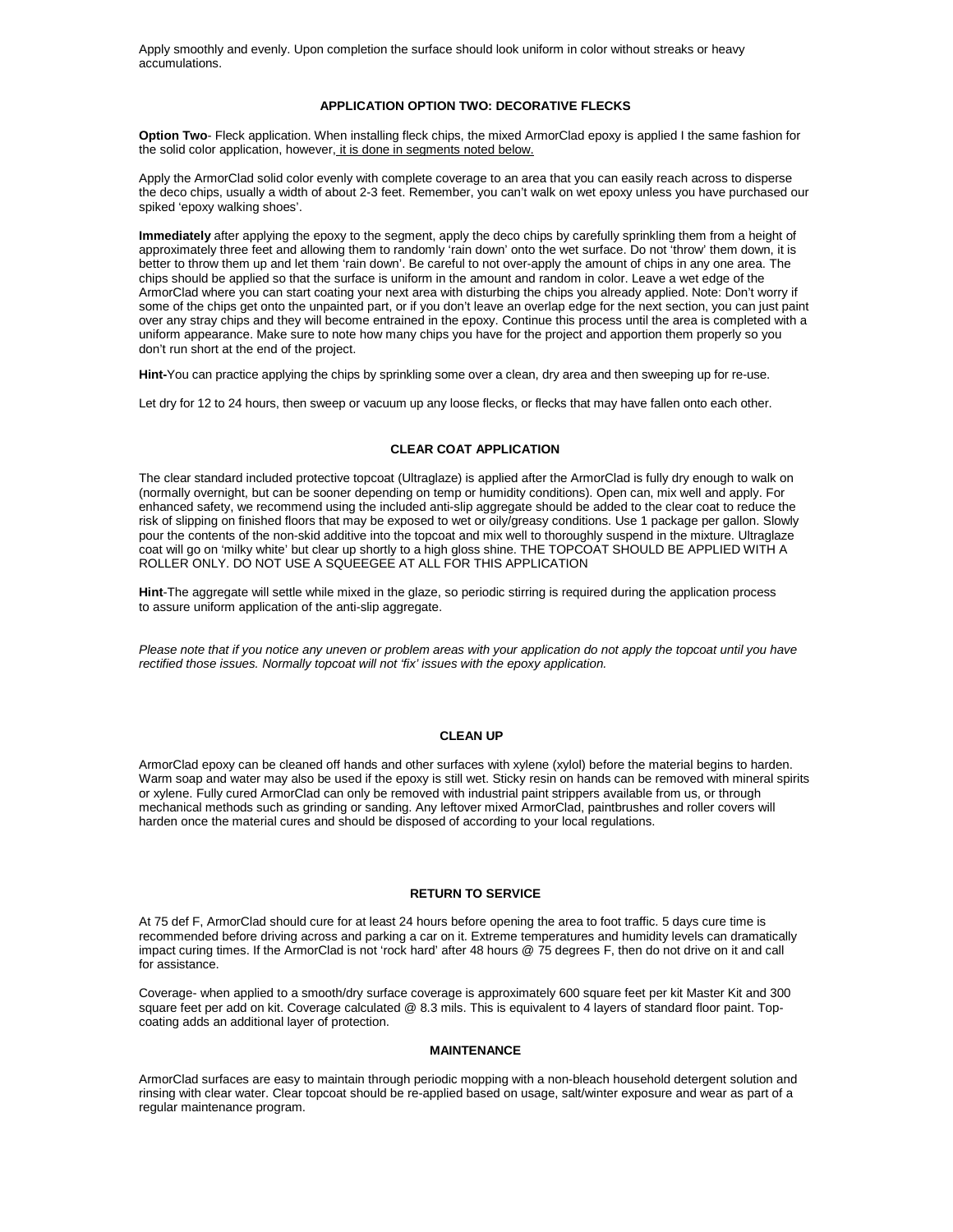# **FREQUENTLY ASKED QUESTIONS**

-*My concrete is relatively new, do I still need to clean the floor before applying ArmorClad?* Yes, construction dust, dry wall paste, and paint splatters can affect the bond. Lime, which is an ingredient of concrete floats to the top while it cures and must be treated. Scrape foreign substances from the floor and then clean the floor with the etching solution. This is mandatory step. Skipping the prep step can cause failures.

*-My floor is newly-poured, how long do I have to wait?* Normally a slab needs 30 days to cure. It can be less or more depending on conditions. Do moisture test as indicated below.

-*Do I have to remove old coatings or paint before I apply ArmorClad?* Yes, it should be. The ArmorClad epoxy may form a bond on these surfaces that is stronger than the bond of the old coating on the concrete. This could cause the old coating to pull away from the concrete, leaving an uncoated area. Leaving old coatings on could cause failure due to entrapment of moisture. IncStores sells floor paint strippers for this use. If you are unable to remove the old coating, at the minimum power with a minimum 3000 psi power washer, and make sure to lightly sand the existing coating and vacuum well before using Armorclad.

-*I have stains on my concrete caused by tires of my car. Do these areas have to receive special treatment before coating?*  Yes, tires contain chemicals that leach into the concrete over time. If too much of these substances are trapped in the concrete, then the Armor Fleck will not adhere to them and it won't stick. These dark areas should be sanded with a rough sanding pad, scrubbed with a wire brush and the apply the etch and then rinse well thoroughly.

*-I may have a clear sealer on my floor. How can I determine if I need extra surface prep?* The easiest way to determine this is to sprinkle water on the questionable areas of your floor. If the water beads, you have a foreign substance that must be removed. Sanding or etching can be used to remove this problem. Also diluted muriatic acid has been shown to help also. Test again with water to assure proper sealant removal. Repeat as necessary until no water beading occurs.

*-I think I may have a moisture problem, how do I determine that?* To test easily for moisture before you coat, duct tape down a sheet of 4' x 4' clear plastic. Tape all 4 sides completely. Wait 24 hours. Check for moisture buildup under the plastic. If significant amounts, then wait until dry, or consider another alternative such as garage tiles.

-*Can I apply multiple coats of ArmorClad over a period of time?* Yes, no special surface prep is required if the additional coats are applied within 3-5 days. If a longer period goes by, then the area should be sanded lightly to create a rougher surface to which the ArmorClad can adhere to.

-*Do I really need to add the anti-slip aggregate to the glaze coat?* Any coated surface, especially a high quality, smooth surface can be slippery when wet or exposed to oils and grease. **As a safety feature, we highly recommend that the anti-slip aggregate be added to the final coat.**

*-I have some cracks in my floor. Should I fill these in before applying the ArmorClad?* Filling the cracks may yield a smoother, more beautiful floor since any liquid coating will not fill in cracks 100%. If you have cracks, our epoxy crack filler kit works very well for hairline and smaller cracks. Urethane or epoxy caulks may be used. Another idea is to hide the cracks with the deco chips. Do not use silicone-type caulks or fillers, they resist ArmorClad. Do not use silicone-type crack fillers.

-*Can I apply ArmorClad to wood?* Yes you can, it will adhere to wood, although it was formulated for concrete application. The wood should be lightly sanded and then primed first with the Armorclad Epoxy Primer.

# **SAFETY**

As with any chemical, avoid contact with skin, avoid inhalation and wear protective clothing, rubber gloves and eye protection. Apply only in well ventilated areas. Follow all local, state and federal regulations that may apply to your area. Contact us if MSDS sheets are needed.

#### **CLEAN UP**

Clean up with xylene (xylol) available at any paint or hardware store.

## **THINNING**

ArmorClad may be thinned by adding up to 1/2 cup (4 oz) of xylene (xylol) per gallon.

## **FIRST AID**

For skin contact, wash thoroughly with soap and warm water. In case of contact with eyes, flush with warm water and immediately contact a physician or go to the emergency room of your local medical center or hospital. If swallowed, do not induce vomiting. Contact a physician and the poison control center.